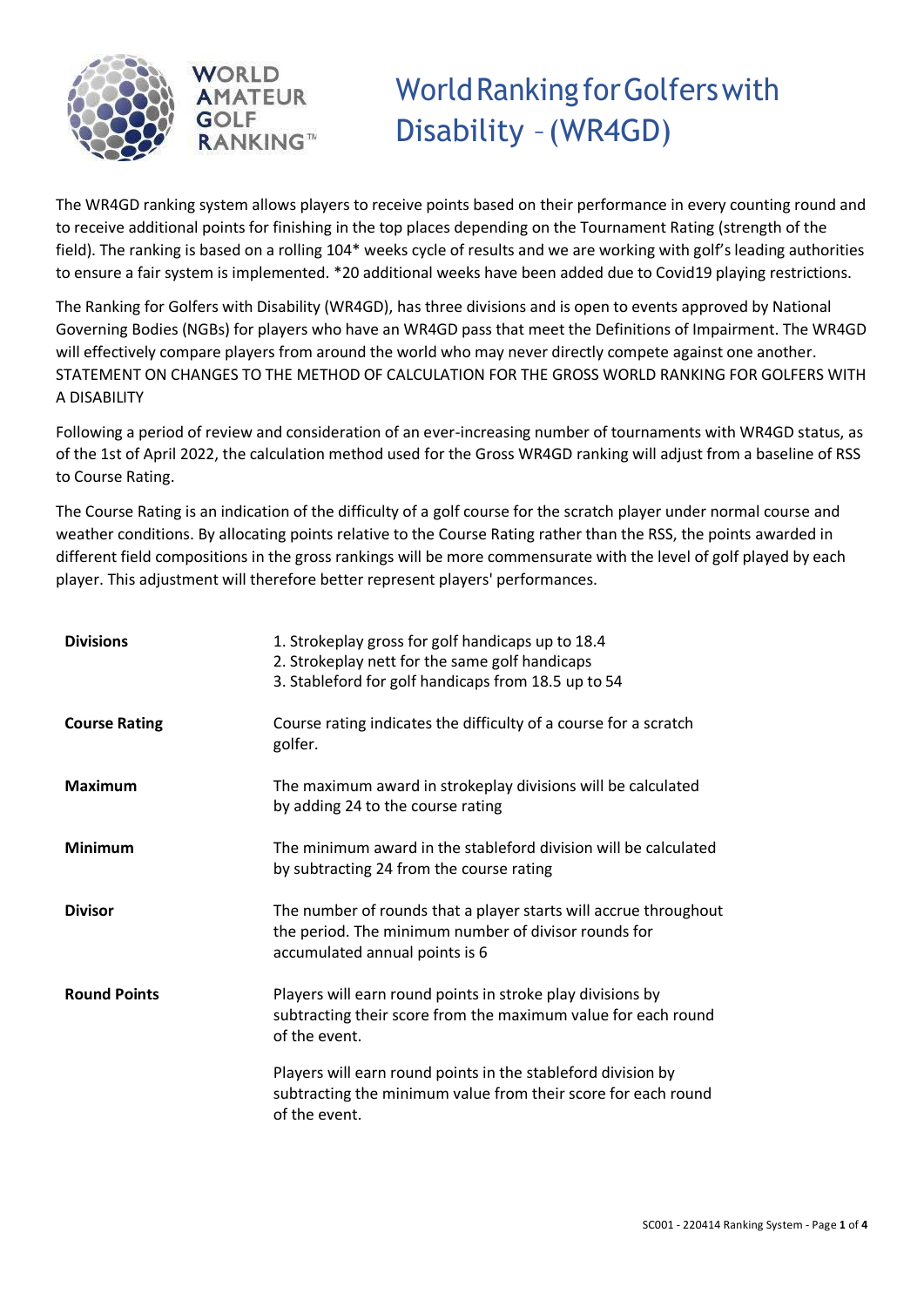| <b>Tournament Rating</b>       | The Tournament Rating is determined by the strength of the<br>field. Tournaments are rated separately for gross, nett and<br>stableford divisions. There are nine Tournament Rating<br>categories from A-H & Unrated. The Tournament Rating category<br>is determined by the total number of points which the leading 20<br>WR4GD Ranked Players in the field attract. These players<br>contribute Rating Points as per the WR4GD Ranked Players table<br>below. See Example 1. |
|--------------------------------|---------------------------------------------------------------------------------------------------------------------------------------------------------------------------------------------------------------------------------------------------------------------------------------------------------------------------------------------------------------------------------------------------------------------------------------------------------------------------------|
| <b>Tournament Bonus Points</b> | Tournament Bonus Points are awarded to the leading players, by                                                                                                                                                                                                                                                                                                                                                                                                                  |

result, in relation to the Tournament Rating.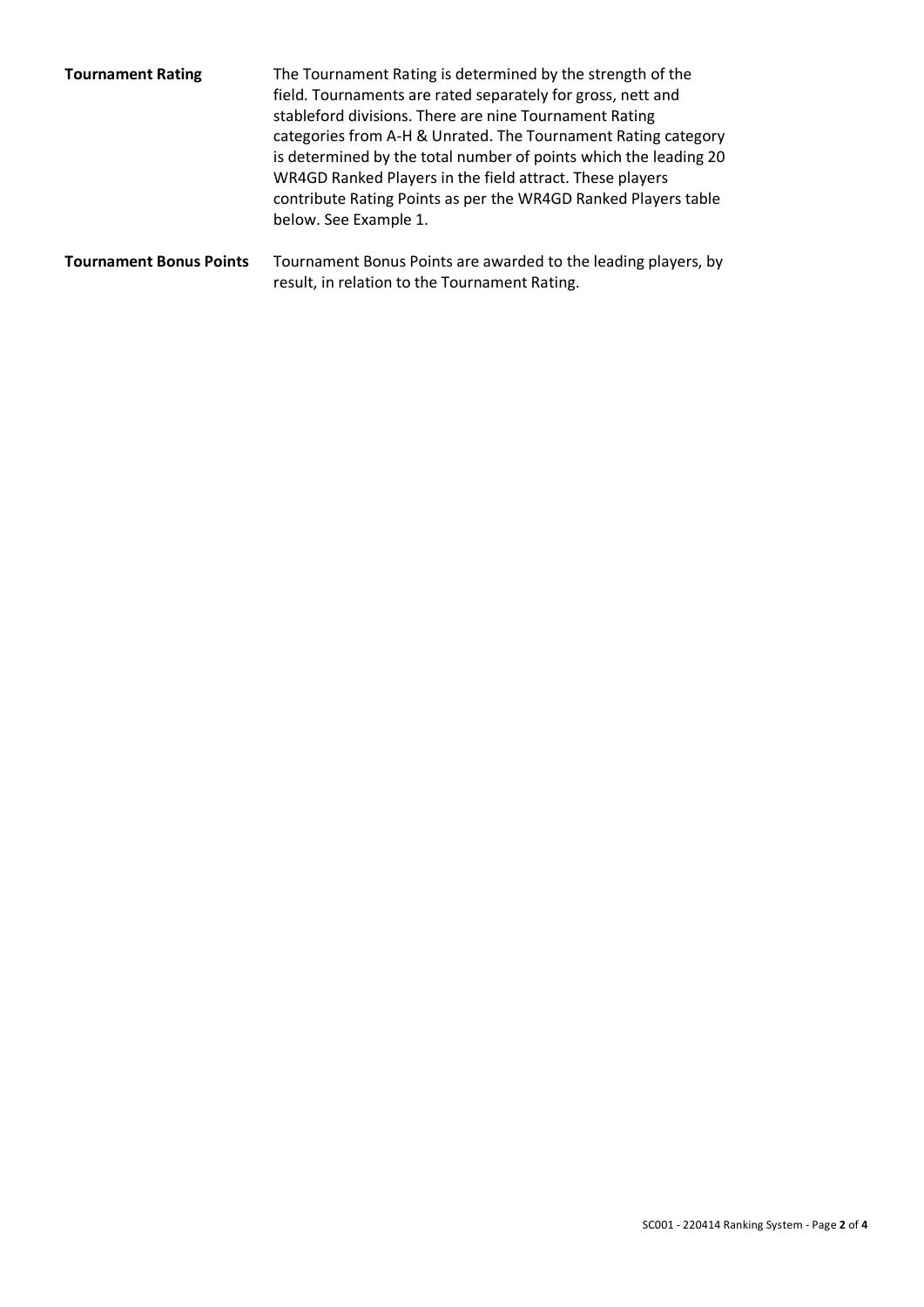|             | <b>WR4GD Ranked Players</b> |             |             |             |             |  |  |
|-------------|-----------------------------|-------------|-------------|-------------|-------------|--|--|
| $1 - 5$     | $6 - 10$                    | $11 - 15$   | $16 - 20$   | $21 - 30$   | $31 - 40$   |  |  |
| 90 points   | 85 points                   | 80 points   | 75 points   | 70 points   | 65 points   |  |  |
|             |                             |             |             |             |             |  |  |
| $41 - 50$   | $51 - 60$                   | $61 - 80$   | $81 - 100$  | $101 - 130$ | $131 - 160$ |  |  |
| 55 points   | 45 points                   | 35 points   | 25 points   | 15 points   | 10 points   |  |  |
|             |                             |             |             |             |             |  |  |
| $161 - 200$ | $201 - 300$                 | $301 - 400$ | $401 - 500$ | $501 - 600$ | $601+$      |  |  |
| 5 points    | 4 points                    | 3 points    | 2 points    | 1 point     | 0 points    |  |  |

#### **WR4GD Tournament Rating (Max possible points = 1650)**

| Category A    | Category B    | Category C  | Category D | Category E | Category F    |
|---------------|---------------|-------------|------------|------------|---------------|
| 100% - 90%    | 89% - 80%     | 79% - 70%   | 69% - 60%  | 59% - 55%  | $54\% - 50\%$ |
|               |               |             |            |            |               |
| Category G    | Category H    | Category U  |            |            |               |
| $49\% - 45\%$ | $44\% - 40\%$ | 39% or less |            |            |               |

## **Awarding Tournament Bonus Points (based on tournament rating)**

| Category A | Category B  | Category C  | Category D  | Category E | Category F |
|------------|-------------|-------------|-------------|------------|------------|
| 5 places   | 4 places    | 3 places    | 2 places    | 1 place    | 1 place    |
| $1 = 1.0%$ | $1 = 1.0\%$ | $1 = 1.0\%$ | $1 = 1.0\%$ | $1 = 1.0%$ | $1 = 0.4%$ |
| $2 = 0.8%$ | $2 = 0.8\%$ | $2 = 0.8\%$ | $2 = 0.8\%$ |            |            |
| $3 = 0.6%$ | $3 = 0.6%$  | $3 = 0.6%$  |             |            |            |
| $4 = 0.4%$ | $4 = 0.4%$  |             |             |            |            |
| $5 = 0.2%$ |             |             |             |            |            |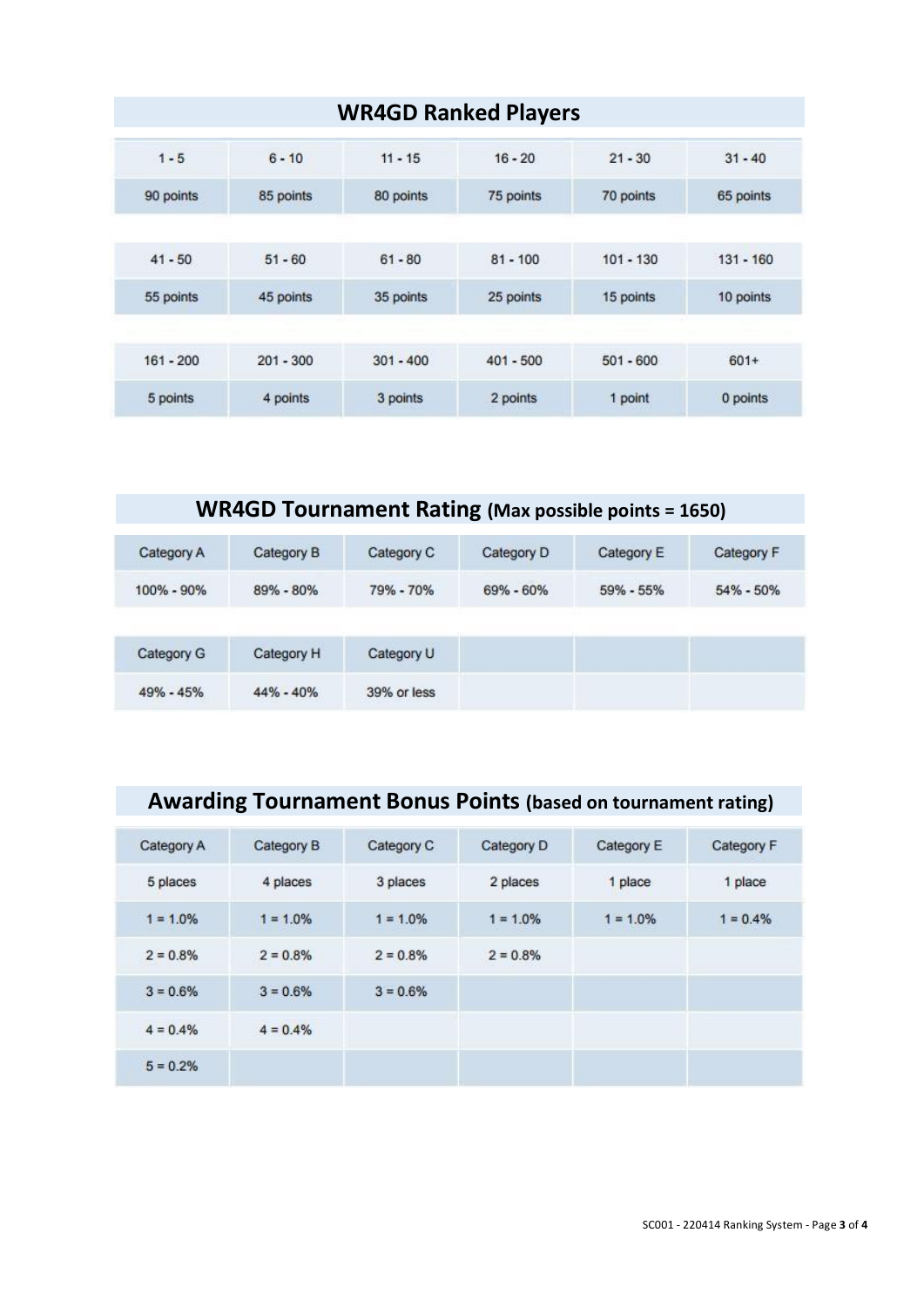#### EXAMPLE-1 (how a tournament is rated) The Discovery Open

24 WR4GD players are in a field of 58 players competing in the 2020 Discovery Open. The 20 players with the highest positions on the WR4GD contribute to the Tournament Rating. The following calculation was made to find the Tournament Rating:

| TOURNAMENT RATING POINTS (TRP) |                |                         |                |                  |  |
|--------------------------------|----------------|-------------------------|----------------|------------------|--|
| <b>RGD Position</b>            | <b>TRP</b>     | <b>Entries</b>          | <b>Top 20</b>  | <b>Total TRP</b> |  |
| $1 - 5$                        | 90             | $\overline{2}$          | $\overline{2}$ | 180              |  |
| $6 - 10$                       | 85             | $\overline{2}$          | $\overline{2}$ | 170              |  |
| $11 - 15$                      | 80             | $\mathbf 2$             | $\overline{2}$ | 160              |  |
| $16 - 20$                      | 75             | $\overline{4}$          | $\overline{4}$ | 300              |  |
| $21 - 30$                      | 70             | $\overline{\mathbf{4}}$ | $\overline{4}$ | 280              |  |
| $31 - 40$                      | 65             | $\overline{3}$          | 3              | 195              |  |
| $41 - 50$                      | 55             | $\pmb{0}$               | $\pmb{0}$      | $\mathbf 0$      |  |
| $51 - 60$                      | 45             | 5                       | $\overline{3}$ | 135              |  |
|                                |                |                         | 20             | 1420             |  |
| $61 - 80$                      | 35             | $\overline{4}$          |                | $\mathbf 0$      |  |
| $81 - 100$                     | 25             | 6                       |                | $\mathbf 0$      |  |
| $101 - 130$                    | 15             | 5                       |                | $\pmb{0}$        |  |
| $131 - 160$                    | 10             | $\overline{7}$          |                | $\mathbf 0$      |  |
| $161 - 200$                    | 5              | 5                       |                | 0                |  |
| $201 - 300$                    | $\overline{4}$ | 9                       |                | $\pmb{0}$        |  |
| $301 - 400$                    | $\overline{3}$ |                         |                | $\pmb{0}$        |  |
| $401 - 500$                    | $\overline{2}$ |                         |                | $\mathbf 0$      |  |
| $501 - 600$                    | 1              |                         |                | 0                |  |

The entries of players from the WR4GD bring the Discovery Open a total of 1420 points. This value of points is 86% of the maximum possible total of 1650, and so puts the Discovery Open in category B of the Tournament Rating table. This means that the four leading players at the end of the tournament will receive Tournament Bonus Points.

A similar calculation was made for the stableford division, by calculating the relative strength of the field by allocating WR4GD points to each of the top 20 players. The Discovery Open has a category E Tournament Rating.